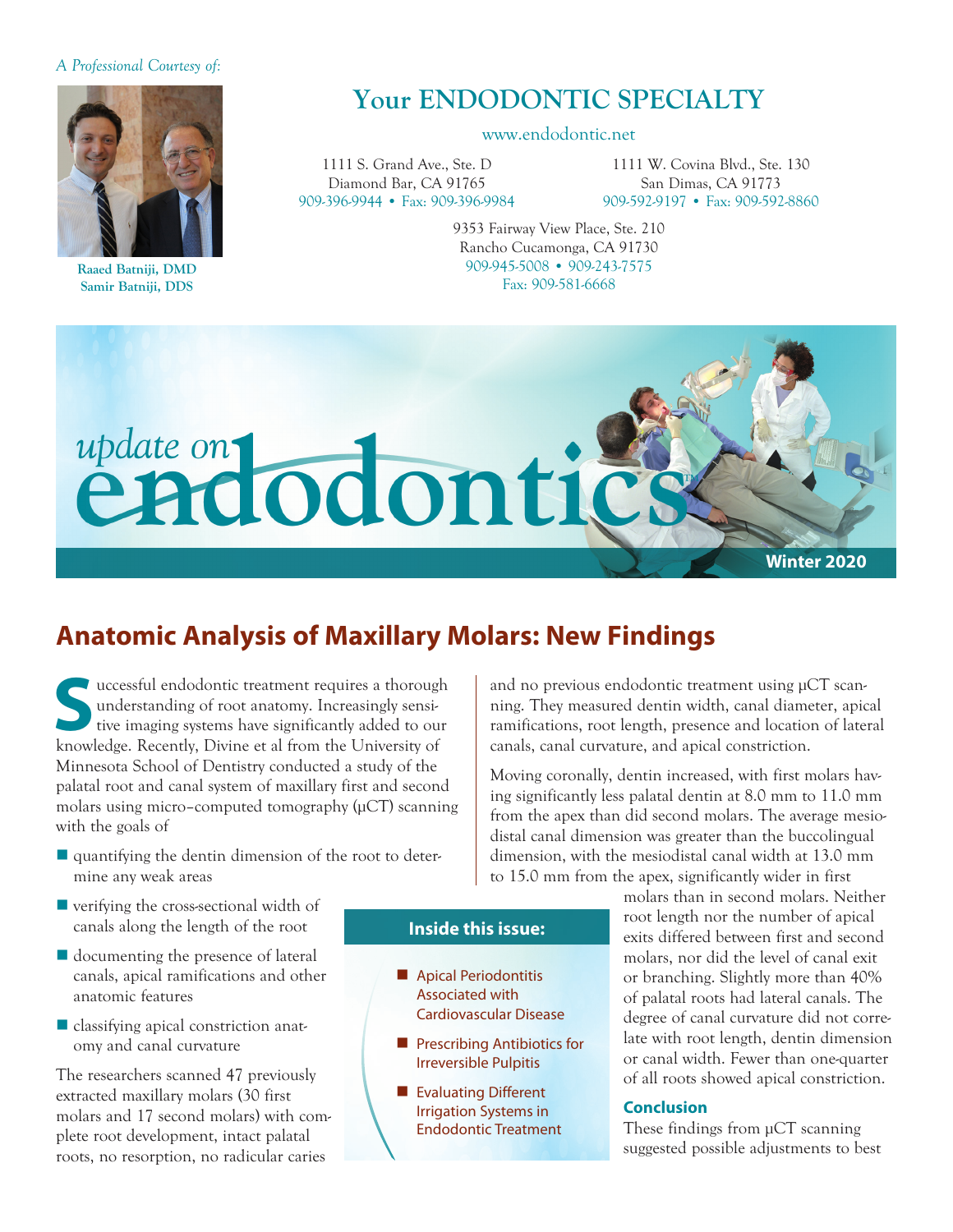

practices for endodontic treatment of molars. The authors recommended the use of at least a 40-size master apical file with a 0.04 taper in order to properly instrument the canal. A greater percentage of lateral canals were removed with a resection level of 3.5 mm, an increased depth from the generally recommended level of 3.0 mm. Because most of the canals did not demonstrate any apical constriction, which creates an increased risk of extrusion, careful attention must be paid to irrigation techniques, working length and materials selected for obturation.

*Divine KA, McClanahan SB, Fok A. Anatomic analysis of palatal roots of maxillary molars using micro–computed tomography.*  J Endod *2019;45:724-728.*

# **Apical Periodontitis Associated with Cardiovascular Disease**

**The first peer-reviewed study<br>
linking cardiovascular disease<br>
and oral health was published<br>
more than 3 decedes are Subsequent** linking cardiovascular disease more than 3 decades ago. Subsequent studies have established an association between periodontal and cardiovascular diseases. Despite similar factors shared by both apical periodontitis and cardiovascular disease, including serum levels of inflammatory markers and common gram-negative anaerobic microbes, no cause–effect relationship has been established.

Endothelial dysfunction, which may be caused by chronic inflammation and be a potential contributing factor to atherosclerosis, has been found in

young men with apical periodontitis. Three different techniques are most commonly used to measure endothelial dysfunction:

- $\blacksquare$  angiography
- flow-mediated dilatation (FMD)
- $\blacksquare$  venous plethysmography

Of these 3, only FMD, a measure of the endothelium's ability to cause vasodilation, is noninvasive and thus suitable for use with asymptomatic patients. Another noninvasive technique, carotid intima-media thickness (c-IMT) as measured by ultrasound, can identify atherosclerosis in its early stages; an increase in c-IMT raises the risk of both stroke and myocardial infarction. Chauhan et al from the Post Graduate Institute of Dental Sciences, India, conducted the first published study using FMD and c-IMT to investigate a potential association between apical periodontitis and cardiovascular disease.

The study enrolled 60 healthy men aged 20 to 40 years with radiographic evidence of apical periodontitis. Patients with chronic periodontitis, non endodontic lesions in the maxilla or mandible, diabetes, arterial hypertension, dyslipidemia, left ventricular hypertrophy, or a history of cardiovascular disease, and those who smoked or were obese were excluded. Sixty healthy men matched by age, body mass index, and physical characteristics who were free from clinical and radiographic evidence of apical periodontitis formed the control group. All members of both groups underwent 3 FMD scans of the right brachial artery; after being administered nitroglycerin, all enrollees underwent another FMD scan. c-IMT was measured via an ultrasound examination of the right common carotid artery.

Patients in the group with apical periodontitis had significantly more carious teeth than did patients in the control group. They also had a significantly worse FMD percentage and a thicker c-IMT (Table 1). A significant inverse correlation was found between the presence of carious teeth and FMD percentage, as well as between c-IMT and FMD percentage. The finding of no difference between the groups after administration of nitroglycerin showed that both groups retained the potential to achieve maximum vasodilation, meaning that the level of vascular smooth muscle function did not influence the results.

### **Conclusion**

The results of this study showed that patients with apical periodontitis

## **Table 1.** *Comparison of baseline diameter, FMD %, nitroglycerin % and c-IMT between patients with apical periodontitis (AP) and controls.*

| <b>Variable</b>                  | <b>AP group</b><br>(mean $\pm$ SD) | <b>Control group</b><br>(mean $\pm$ SD) | p value |
|----------------------------------|------------------------------------|-----------------------------------------|---------|
| Diameter of brachial artery (mm) | $3.78 \pm 0.52$                    | $3.73 \pm 0.49$                         | .55     |
| FMD(%)                           | $4.90 \pm 2.05$                    | $9.74 \pm 2.59$                         | $-.05$  |
| Nitroglycerin (%)                | $20.03 \pm 3.05$                   | $20.05 \pm 2.31$                        | .96     |
| $c$ -IMT $(\%)$                  | $0.64 \pm 0.12$                    | $0.54 \pm 0.08$                         | $-.05$  |
| SD, standard deviation.          |                                    |                                         |         |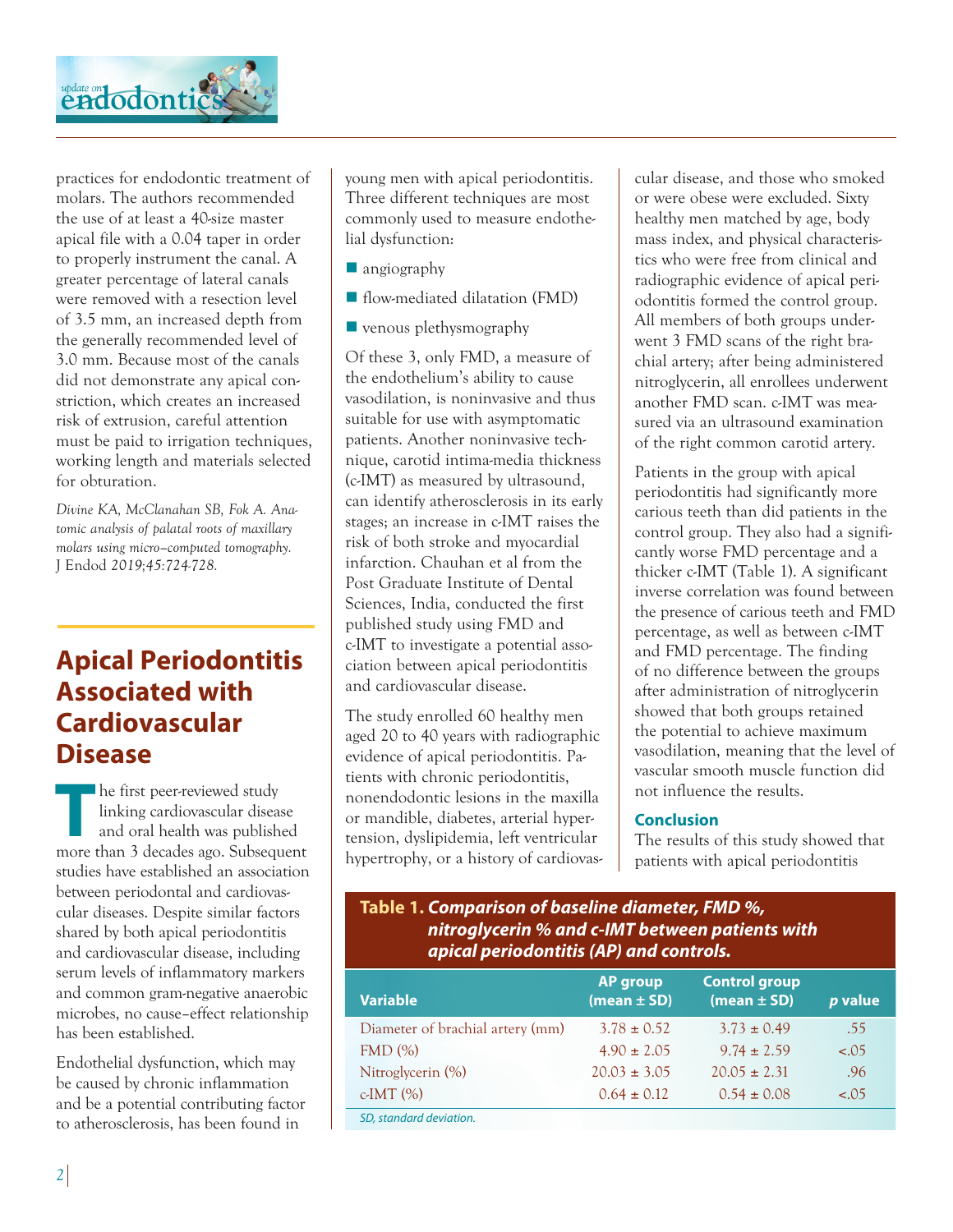*Winter 2020*

demonstrate both a greater c-IMT and impaired FMD, both linked to endothelial dysfunction. These findings reaffirm the potential association between endodontic infection and cardiovascular disease.

*Chauhan N, Mittal S, Tewari S, et al. Association of apical periodontitis with cardiovascular disease via noninvasive assessment of endothelial function and subclinical atherosclerosis.* J Endod *2019;45:681-690.*

# **Prescribing Antibiotics for Irreversible Pulpitis**

We ith drug-resistant infections<br>
on the rise in the United<br>
States, experts have sug-<br> **States**, experts have sugon the rise in the United gested that a major contributing factor is the unnecessary prescribing of antibiotics by medical professionals. Because dentists have overprescribed antibiotics for treating endodontic and orofacial infections—they wrote 25.7 million prescriptions for antibiotics in 2014 alone—several bacterial isolates from these infections are becoming resistant to common antibiotics.

The American Association of Endodontics and the European Society of Endodontology have issued evidencebased guidelines for antibiotic use in the treatment of endodontic infections. These guidelines state that only a few conditions, such as oral infection with evidence of systemic spread, including lymphadenopathy and trismus, require antibiotic therapy.

Despite evidence showing that antibiotic therapy does not relieve pain in symptomatic irreversible pulpitis, many dentists still prescribe antibiot-

ics in these situations. A recent study undertaken by Agnihotry, a private practitioner from California, et al attempted to identify trends in the prescribing habits of general dentists to treat irreversible pulpitis.

The authors conducted an online survey of members of the participants. Academy of General

Dentistry (AGD) and the Academy of Operative Dentistry (AOD). Five survey questions classified the respondents' practice area and experience. The sixth question asked about the respondents' prescribing practices when treating irreversible pulpitis in a permanent tooth, with the following 6 options:

- $\blacksquare$  Immediately prescribe antibiotics and schedule root canal treatment later
- $\blacksquare$  Immediately prescribe analgesics and schedule root canal treatment later
- $\blacksquare$  Immediately prescribe both antibiotics and analgesics and schedule root canal treatment later
- **n** Prescribe analgesic and perform concurrent pulpectomy
- **n** Prescribe antibiotics and perform concurrent pulpectomy
- **n** Prescribe both antibiotics and analgesics and perform concurrent pulpectomy

The identity of all respondents was kept anonymous.

Of the 403 participants in the survey, >96% were general dentists; the remainder were prosthodontists.



**Figure 1.** Mean knowledge score and years of practice of dentistry of the

Slightly fewer than half were working toward or had completed an advanced training program (Advanced Education in General Dentistry [AEGD], General Practice Residency [GPR], Operative Dentistry Graduate Program or Prosthodontics Residency). The mean years of practice for all participants was 22 years.

Among the participants, 39.3% re ported that they would prescribe antibiotics for irreversible pulpitis affecting a permanent tooth without any signs of systemic infection. There was a trend toward reduced knowledge (i.e., increased antibiotic prescribing) in dentists with more experience, although the difference was not significant (Figure 1). Participants with advanced training scored significantly higher than did the participants with primary dental (Bachelor of Dental Surgery [BDS]/Doctor of Dental Surgery [DDS]/Doctor of Medicine in Dentistry [DMD] only) qualifications.

## **Conclusion**

Data from the Centers for Disease Control and Prevention show that every year 2 million drug-resistant infections cause 23,000 deaths in the United States. Despite convincing evidence that antibiotics do not help control pain resulting from irrevers-